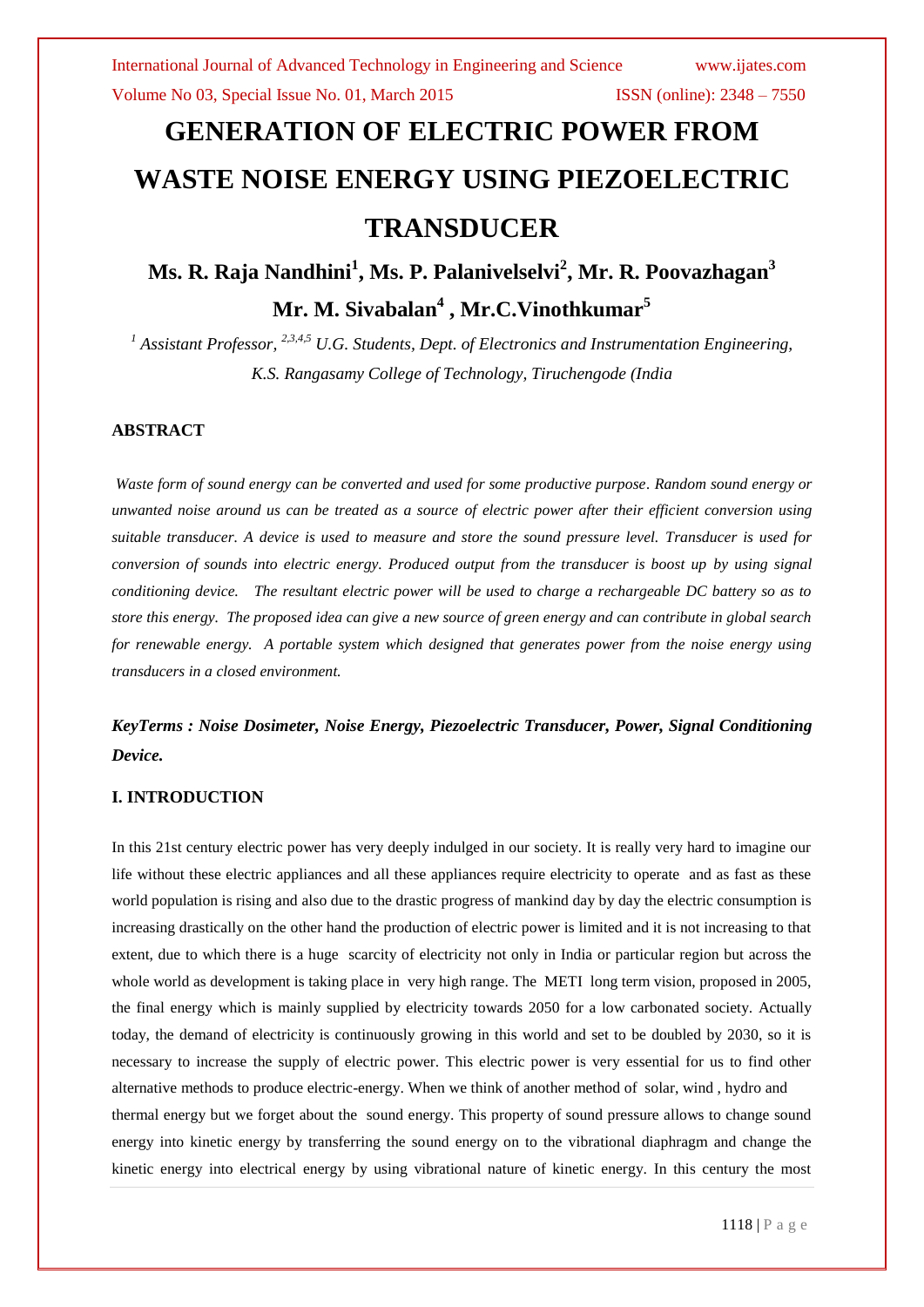#### International Journal of Advanced Technology in Engineering and Science www.ijates.com

#### Volume No 03, Special Issue No. 01, March 2015 **ISSN** (online): 2348 – 7550

common thing we encounter everywhere (roads, airports, industries, etc...) is noise pollution and irritatings. This waste form of noise could be converted and used for some productive purpose. The project aims to design a portable system that generates power from the noise energy using piezoelectric transducer in a closed environment . In this work, a less explored source of green energy is proposed and random sound energy around us can be treated as a source of electric power after their efficient conversion using suitable transducer is used to producing usable electric power from available random sound energy is presented here. In simple words, sound is the vibration of any substance can be air, water, wood, or any other material. The only place in which sound cannot travel is a vacuum. When these substances vibrate, or moving back and forth, they produce sound. Sound can be sensed through various types of sound sensors. Piezoelectric material is one of the most effective sound sensors. Piezoelectric transducers are used for conversion of sounds into electric energy. The word piezoelectricity means electricity resulting from pressure. Piezoelectricity is the charge that accumulates in certain solid materials (notably crystals and certain ceramics) in response to applied mechanical vibration. This piezoelectric effect is understood as the linear electromechanical interaction between the mechanical and the electrical state in some crystalline materials with no inversion symmetry. The piezoelectric effect is the process of internal generation of electrical charge resulting from an applied mechanical force. The resultant electric power was used to charge a rechargeable DC battery so as to store this energy. In this way, random sound energy from numerous sources around us can be stored as electric energy which can be used later to deliver electric power to drive compatible small loads. This proposed idea can give a new source of green energy and can contribute in global search for renewable energy. Piezomaterial converts mechanical strain into electric energy. This property of piezomaterial could be used to make a portable device which would be able to sustainably convert the sound energy.



#### **Fig1. Block diagram of Noise-Power conversion**

This block diagram consist of noise energy, piezoelectric transducer, signal conditioning device, and storage device. The sound is naturally a mechanical wave which causes the vibration or Mechanical stress on piezoelectric crystal. When a piezoelectric material subjected to a mechanical stress which produces the voltage.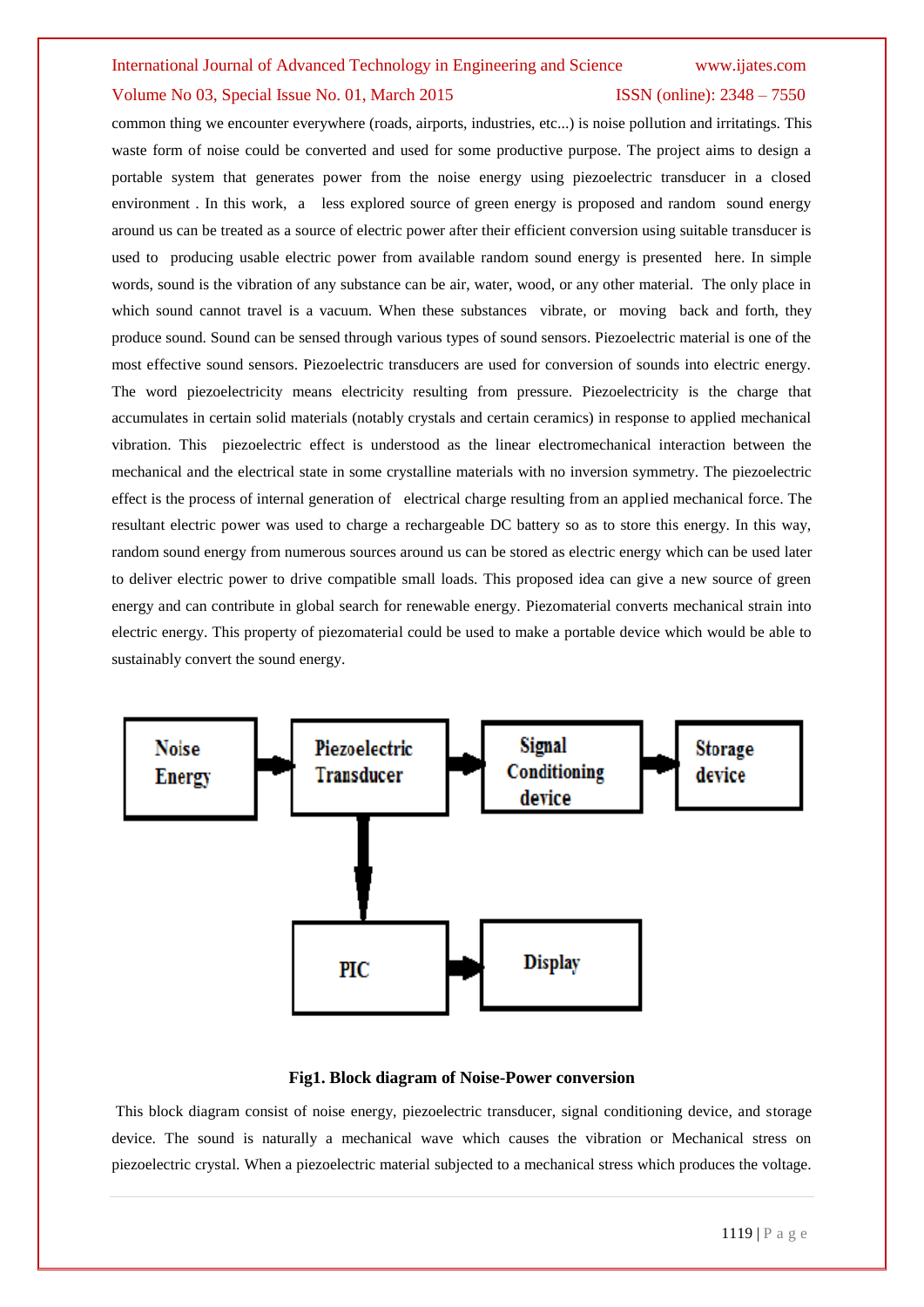# International Journal of Advanced Technology in Engineering and Science www.ijates.com Volume No 03, Special Issue No. 01, March 2015 ISSN (online): 2348 – 7550

Output from the transducer is boost up by using signal conditioning device. The resultant voltage will be stored in a storage device like battery which can be further used to power up small devices.

| <b>Sound Pressure Level</b> | <b>Sound pressure</b> |
|-----------------------------|-----------------------|
| 115 Db                      | 11.2 Pa               |
| 112 Db                      | 7.96 Pa               |
| 109 <sub>Db</sub>           | 5.64 Pa               |
| 106 Db                      | 3.99 Pa               |
| 103 Db                      | 2.83 Pa               |
| 100 <sub>Db</sub>           | 2.00 Pa               |
| 97 Db                       | 1.42 Pa               |
| 94 dB                       | 1.00 Pa               |
| 91 dB                       | 0.71 Pa               |
| 88 dB                       | 0.50 Pa               |
| 85 dB                       | 0.36 Pa               |
| 82 dB                       | 0.25Pa                |

### **TABLE 1**

#### **SOUND PRESSURE LEVEL – SPL**

Law of thermodynamics mechanical energy could be converted into electricity. Piezomaterial converts mechanical strain into electric energy this property of piezomaterial could be used to make a device which would be able to sustainably convert the sound energy to electric energy as piezomaterial convert sound energy to electric energy. Transducer is used to convert Mechanical energy to electric energy. It can convert sound energy to electric energy. The simple use of transducer to convert sound to electric and vice versa is in speakers, headset...also it could be converted into electric energy.

#### **II. METHODOLOGY**

A number of piezoelectric transducers collected from acoustic electric guitars are used for conversion sound into electric energy. As these type of piezoelectric transducers are small enough, the produced voltage across the transducer using medium range of sound is also very small. In this experiment, a small buzzer was used as sound source which was operated by a 6 volt, 2 KHz sinusoidal wave. The resultant buzzer sound produces around 200 mV across the transducer. As this generated voltage is in ac form and noisy in nature, so as 1 farad super capacitor is used in parallel to the piezoelectric transducers for both filtering and storing the produced electric energy. The super capacitor, also known as electrical double layer capacitor is a relatively new technology. Super capacitors have the highest capacitance values per unit volume and have the greatest energy density compared with other capacitors. With their high capacitance values, super capacitors with up to 100F of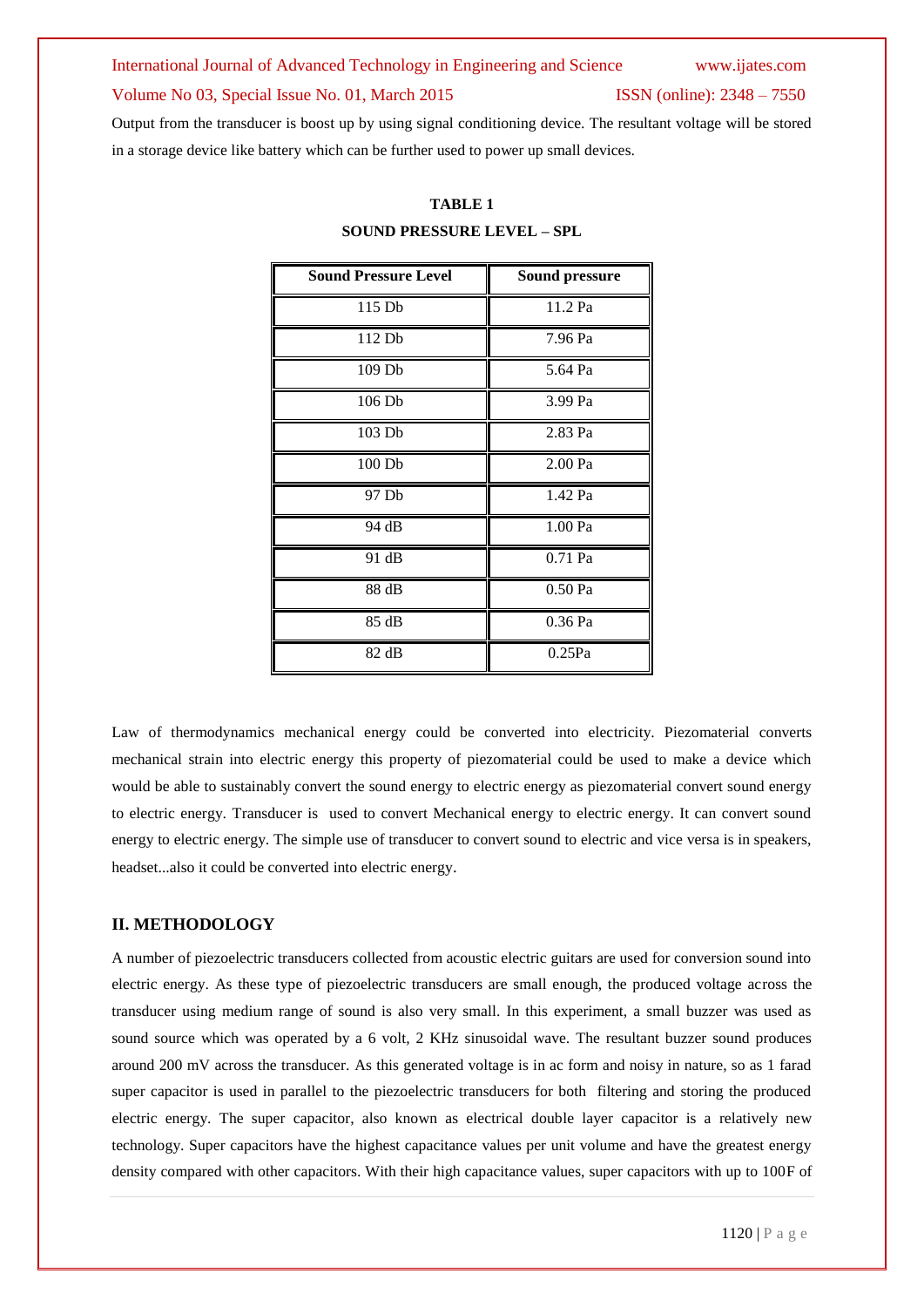## International Journal of Advanced Technology in Engineering and Science www.ijates.com Volume No 03, Special Issue No. 01, March 2015 ISSN (online): 2348 – 7550

charge storage, are emerging as an alternative to batteries in applications where the importance of power delivery trumps that of total energy storage. One important feature of supercapacitor is, they can be charged very quickly whereas discharge slowly because of their much larger value in farad than conventional capacitors. This feature will be utilized in our proposed method for producing electric power from sound energy. Due to its quick charging characteristics, super capacitors can effectively store momentarily produced electrical energy through piezoelectric material from available sound energy. Due to its slow discharging characteristics, it can hold this stored electric energy for a longer time than usual capacitors, hence output from multiple super capacitors can be added easily.





The principle of a piezoelectric transducer is that a kinetic force, when applied on the quartz crystal, which produces electric charges on the crystal surface. The charge that produced can be called as piezoelectricity. Piezoelectricity effect can be defined as the electrical polarization produced by mechanical strain on certain crystals. The rate of charge produced will be proportional to the rate of change of pressure applied as input. As the charge produced is very few amount, a charge amplification is needed so as to produce an output voltage large enough to be measured. The device is known to be mechanically stiff. For example, if a force of 20 KN is given to the transducer, it may only deflect to a maximum of 0.005mm. But the output response may be as high as 100KHz. This shows that the device is best applicable for dynamic measurement.

Piezoelectric transducer with a piezoelectric crystal kept between a solid base and the force summing member. If a pressure is applied on the pressure port, the same force will fall on the force adding member. Thus a potential difference will be generated on the crystal surface due to its property. The voltage produced is proportional to the magnitude of the applied force.

The conversion of electrical pulses to mechanical vibrations and the conversion of returned mechanical vibrations turned into electrical energy is the basis for ultrasonic testing. The active element is the most important part of the transducer as it converts the acoustic energy to electrical energy, and vice versa. The active element is basically a piece of polarized material (i.e. some parts of the molecule are negatively charged, while other parts of the molecule are positively charged) with electrodes fixed to two of its opposite faces. When an electric field is charged across the material, the polarized molecules each will align themselves with the electric field. In result, the induced dipoles inside the molecular or crystal structure of the material. The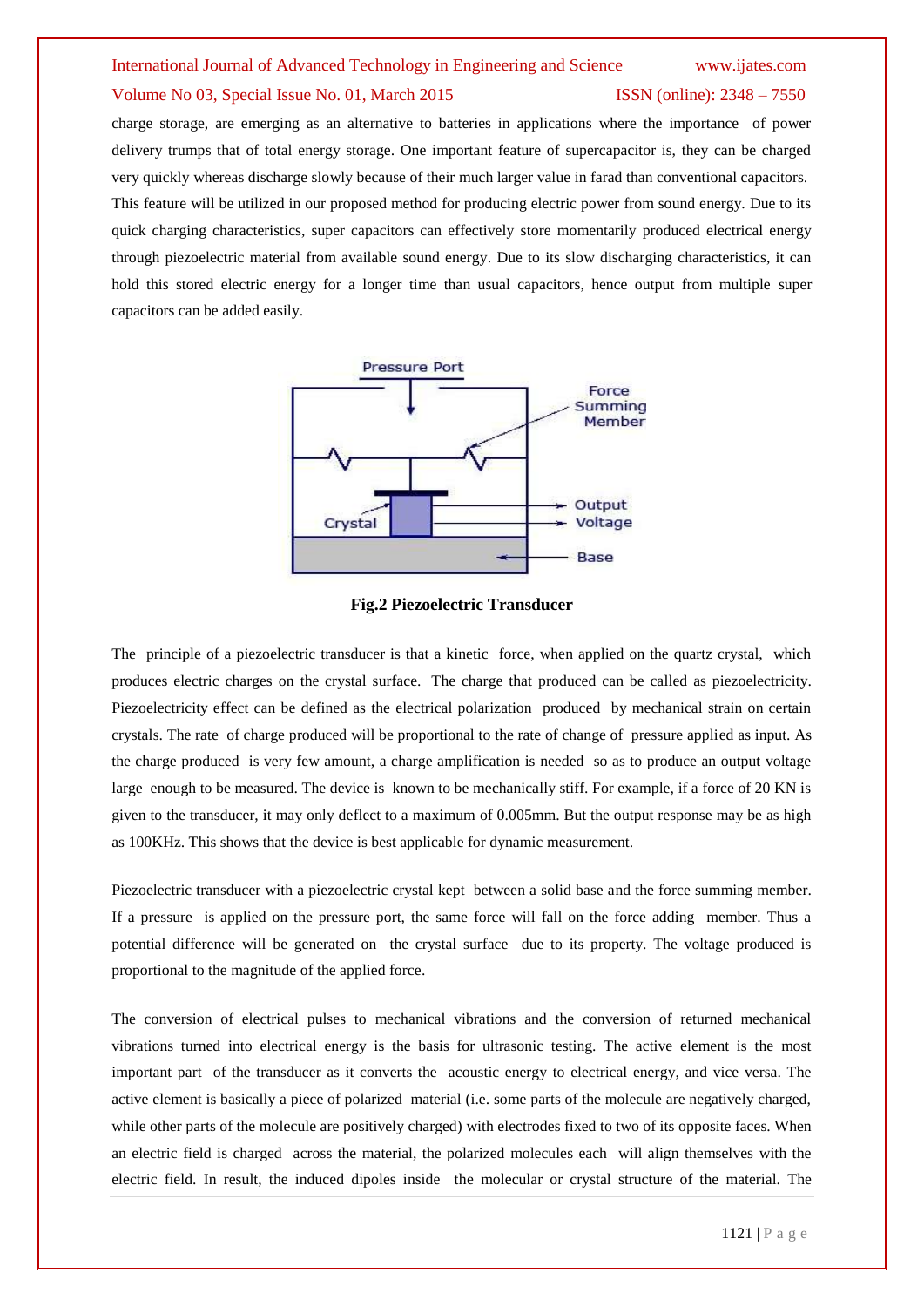# International Journal of Advanced Technology in Engineering and Science www.ijates.com

### Volume No 03, Special Issue No. 01, March 2015 **ISSN** (online): 2348 – 7550

alignment of molecules will cause the material to change dimensions. This phenomenon is also known as electrostriction. In addition, a constant polarized material such as quartz (SiO2) or barium titanate (BaTiO3) will produce an electric field when the material changes dimensions as a result of an imposed mechanical stress. This phenomenon is also known as the piezoelectric effect. Additional information on certain materials produce this effect can be found in the linked presentation material, it was produced by the Valpey Fisher Corporation.



**Fig.3 Schematic Diagram of Noise Power Conversion**

The active element of most acoustic transducers are used today is a [piezoelectric](javascript:;) ceramics, which can be cut in various ways to produce distinct wave modes. A large piezoelectric ceramic element can be seen in the figure of a sectioned is low frequency transducer. Preceding the adventure of piezoelectric ceramics in the early 1950's, piezoeletric crystals obtained from quartz crystals and [magnetostrictive](javascript:;) materials were primarily used. The active element is still referred to as the crystal by old timers in the NDT domain. When piezoelectric ceramics are introduced, they became the dominant material for transducers due to their good piezoelectric characterestics and their ease of manufacture into a variety of modules and sizes. They also operate at low potential and are usable up to about 573K . The first piezoceramic in general use is barium titan ate, and that was followed during the 1960's by lead zirconate compositions, which are the most commonly employed ceramic for manufacturing transducers. New materials such as piezopolymers and composites are also being used in some applications.

The thickness of the active element is defined by the desired frequency of the transducer. A thin wafer element oscillates with a wavelength that is two times of its thickness. Therefore, piezoelectric crystal is cut to a thickness that is half the desired radiated wavelength. The higher frequency of the transducer, the thinner active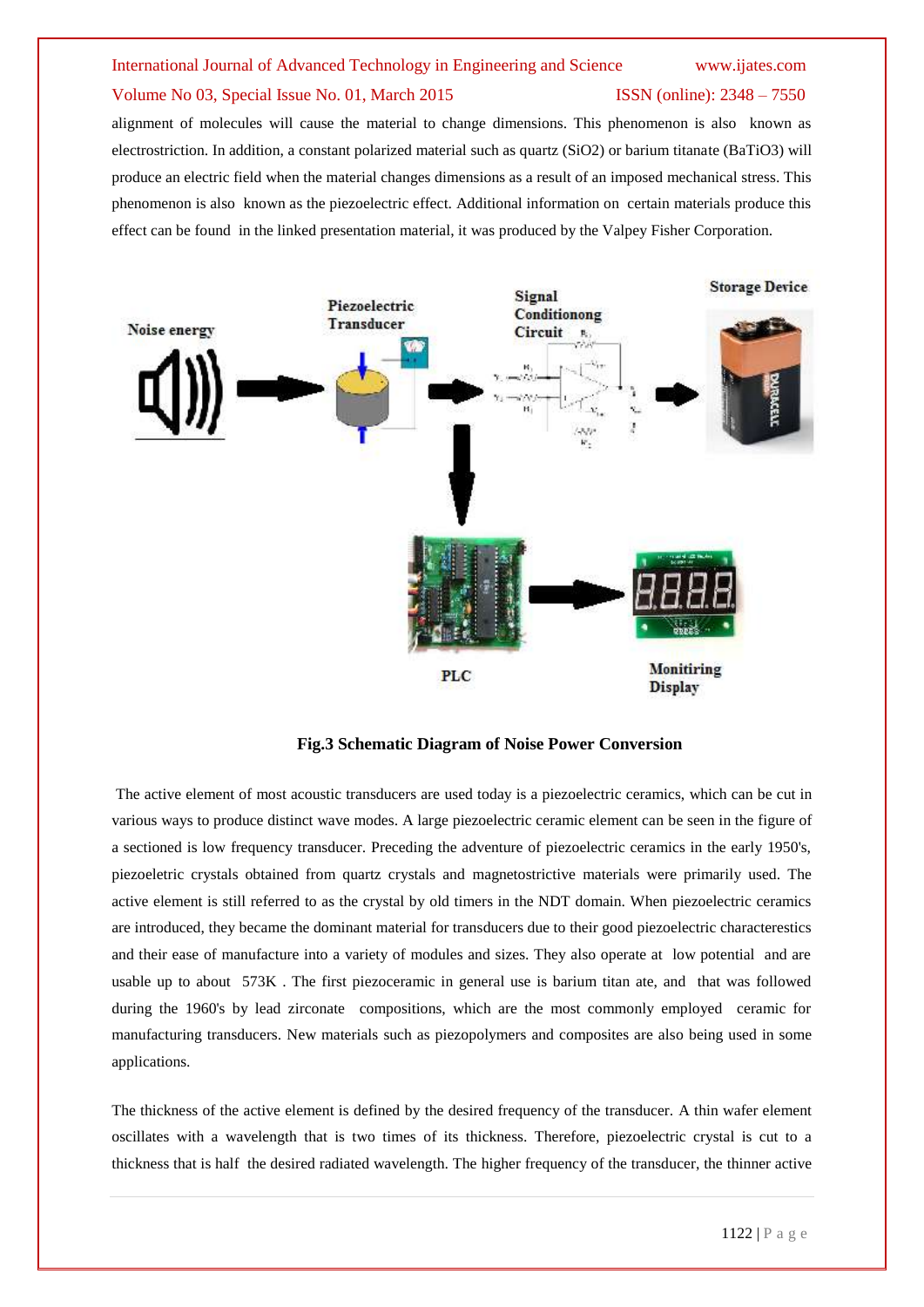## International Journal of Advanced Technology in Engineering and Science www.ijates.com Volume No 03, Special Issue No. 01, March 2015 ISSN (online): 2348 – 7550

element. The primary reason that high frequency contact transducer is not produced is because the element is very thin and too fragile.

### **III. CONCLUSION**

Multiple types of sounds are often produced around us from various sources. These random sounds play no role except producing noises for us. In this work, random sound energy around us is treated as a source of electric power after their efficient conversion through suitable transducer is producing usable electric power from available random sound energy is presented. Piezoelectric transducers are used for conversion of sounds into electric energy. The produced electric energy from piezoelectric transducers is stored in supercapacitors which are then summed up and amplified through adder and voltage multiplier circuits. In the resultant electric power was used to charge a rechargeable DC battery so as to store this energy. A small 6 volt DC battery was found to be fully power looms, factories, industries, laboratories, class rooms, etc… Sound produced from a running hydraulic pump and sound produced from construction piling. In all cases, it was found that battery can take charge from these sound sources through the proposed conversion circuit from a reasonable distance from the source. This distance varies depending on the nature and intensity of the tested sound sources. Using the proposed method, random sound energy from numerous sources around us can be stored as electric energy which can be used later to deliver electric power to drive compatible small apparatus. The proposed method opens the door of a relatively less explored source of green energy. It can give a new source of green energy and can contribute in global search for renewable energy.

#### **REFERENCES**

- [1] G. R. Ahmed Jamal, Hamidul Hassan, Amitav Das, Jannatul Ferdous, Sharmin A. Lisa, 2013, "Generation of Usable Electric Power from Available Random Sound Energy", proceeding by international conference on university of asia pacific , volume 31,Issue 5.
- [2] Shalabh Rakesh Bhatnagar, 2012, "
- [3] Converting Sound Energy to Electric Energy", Proceeding by International Journal of Emerging Technology and Advanced Engineering, Volume 2, Issue 10.
- [4] C.Keawboonchuay and T. G. Engel, 2003, "Electrical power generation characteristics of piezoelectric generator under quasi static and dynamic stress condition", IEEE Trans.Ultrason., Ferro-elect., Freq. Contr., vol. 50, no. 10, pp. 1377–1382.
- [5] N.Shenck and J. A.Paradiso, 2001, "Energy scavenging with shoe-mounted piezoelectrics", IEEE Micro., vol. 21, pp. 30–42.
- [6] G. Ottman, H. Hofmann, A. Bhatt, and G. Lesieutre, 2002, "Adaptive piezoelectric energy harvesting circuit for wireless remote power supply ", IEEE Trans. Power Electron., vol. 17, no. 5, pp. 669–676.
- [7] Henry A. Sodano, Daniel J. Inman and Gyuhae Park, 2009, "A Review of Power Harvesting from Vibration using Piezoelectric Materials", proceeding by IEEE Journal of Solid-State Circuits, Vol. 33, No. 5, 687–695.